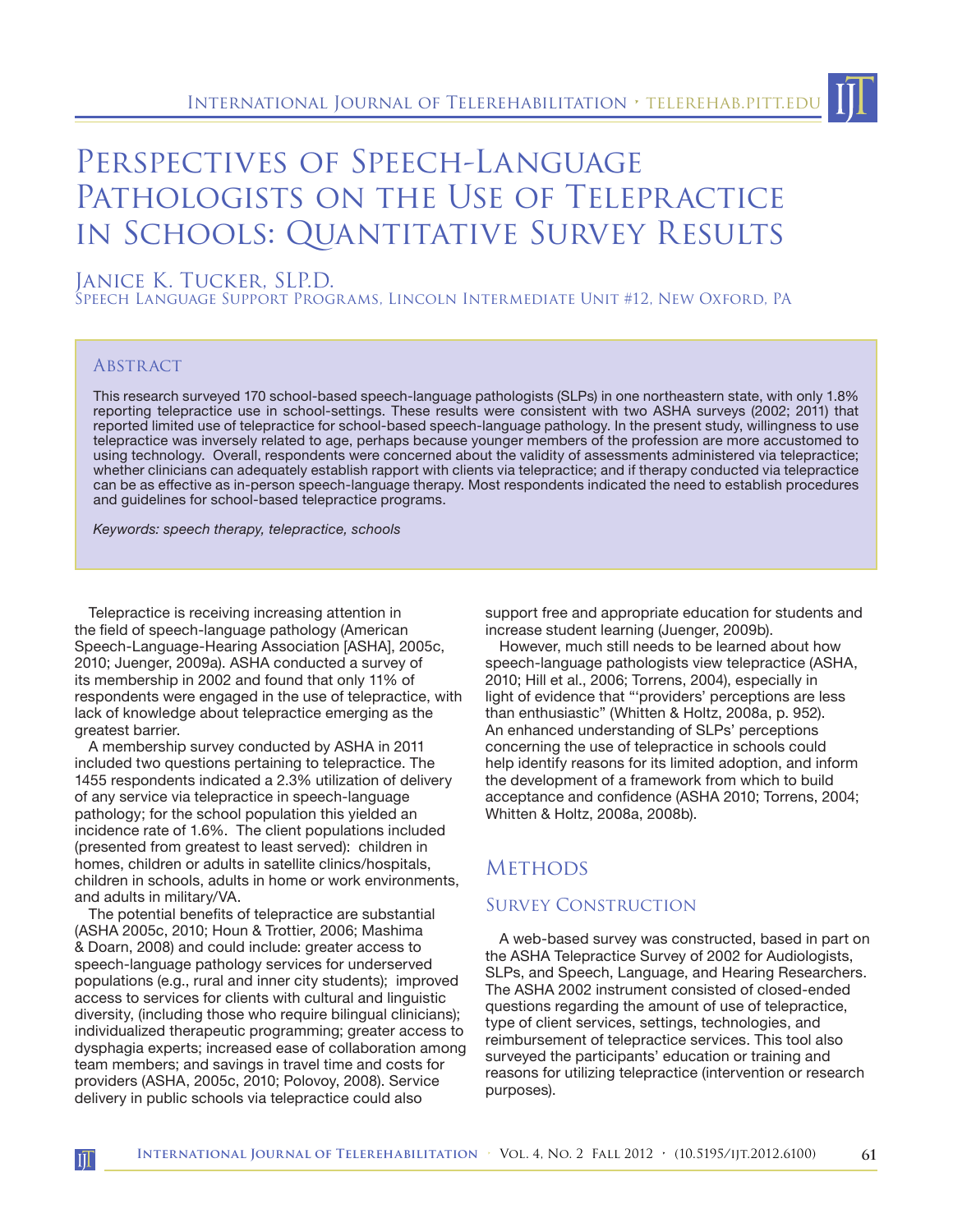With permission from ASHA, 11 out of 21 questions from the 2002 survey (Questions 1, 2, 5, 6, 7, 9, 10, 14, 15, 16, and 20) were used with revisions made for the purposes of this present study to reflect a school focus and SLP respondents, (as opposed to both SLPs and audiologists who informed the original 2002 survey). This present study's survey included two items pertaining to demographics of all respondents and 12 questions relating directly to specificity of the use of telepractice in school settings and the knowledge and skills of only those SLPs involved in telepractice. The subsequent 17 item section of this quantitative instrument incorporated the themes and comments that emerged from the qualitative interviews in the first phase of this mixed methods study and centered on all respondent SLPs' attitudes and beliefs with regard to the use of telepractice in speech-language pathology. Four remaining openended questions allowed SLPs' to list their reasons to use or not use telepractice and for any additional comments they wished to provide. The survey consisted of a total of 35 items and required less than 20 minutes to complete (Creswell, 2008). Approval to conduct the research was granted by the Institutional Review Board (IRB) of Nova Southeastern University.

# PILOT TESTING

To provide a measure of internal clarity, content and construct validity, the revised ASHA Telepractice instrument was pretested via an email survey with 10 SLPs; each had more than 5 years of experience with school-based speech therapy in the target state (Creswell, 2008). The pilot group was asked to review the questions for ambiguity, terminology, and ease of administration. Minor adjustments were made to spelling and word order based upon their recommendations.

# Survey Administration

The survey was placed in a password protected Google account, a web-based survey system and disseminated to the 1900 members of the state's speech-languagehearing association membership listserv. [The researcher did not have access to or knowledge of the membership's names or email addresses.] Each ASHA certified SLP received the quantitative data collection instrument, along with a Participation Letter and introductory email briefly explaining the purpose of the study, risks and benefits of participating, and information concerning confidentiality and the right to withdraw from the study. A reminder email was sent to the membership via the association's listserv two weeks later to encourage participants to respond (Creswell, 2008). Selection bias was limited by including the entire speech-language-hearing association membership of SLPs in the targeted state.

## **PARTICIPANTS**

The quantitative survey was emailed to members of the state's speech-language-hearing association via that association's listserv of 1900 ASHA-certified SLPs. According to 2007-2008 statistics from the National Center for Education Statistics (NECS), the population of public school-based therapists certified to teach the speech and language impaired in the selected state consisted of over 3200 individuals (NECS, 2008). Therefore a subset of 1900 ASHA-certified SLPs in this state should provide representation of SLPs providing services in school settings and afford an adequate response rate (Creswell & Plano Clark, 2011; Fink, 2003). Additionally, the association's listserv membership included those SLP professionals that provide telepractice services to charter or cyber schools. Online public cyber school enrollment in this northeastern state has increased approximately 760% from 2001-2007 (Benefield & Runk, 2008), and students with Individualized Educational Plans (IEPS) constitute 14% of the enrollment in these cyber schools (Müller, 2009). Telepractice in speech-language pathology may be utilized more in these school settings due to existing distance educational technologies, and as such, the viewpoints and data from SLPs providing the telepractice services to these educational environments were included in this study (Alverson et al., 2008; ASHA, 2010; Chumbler, Kobb, Brennan, & Rabinowitz, 2008).

# **RESULTS**

# Rate of Return

Of the 1,900 surveys that were sent to the ASHAcertified SLPs in the selected northeastern state, 170 were returned, a response rate of 9%. Descriptive statistics were employed for items relating to respondent demographics, use of and knowledge and skills of SLPs' utilizing telepractice, and SLPs' attitudes toward telepractice. The most frequent responses and outlier comments were tabulated for the final four open-ended questions.

# Respondent Demographics

Years of employment ranged from 1 to 25+ years with the majority of survey respondents in the 25+ years category (43.53%). Responses came from all four geographical regions across the state but predominantly from eastern (48.82%) and southern (27.06%) locations, with 21.76% from the west and 2.35% from the north. These regional percentages correlate with the current distribution of the population in this state.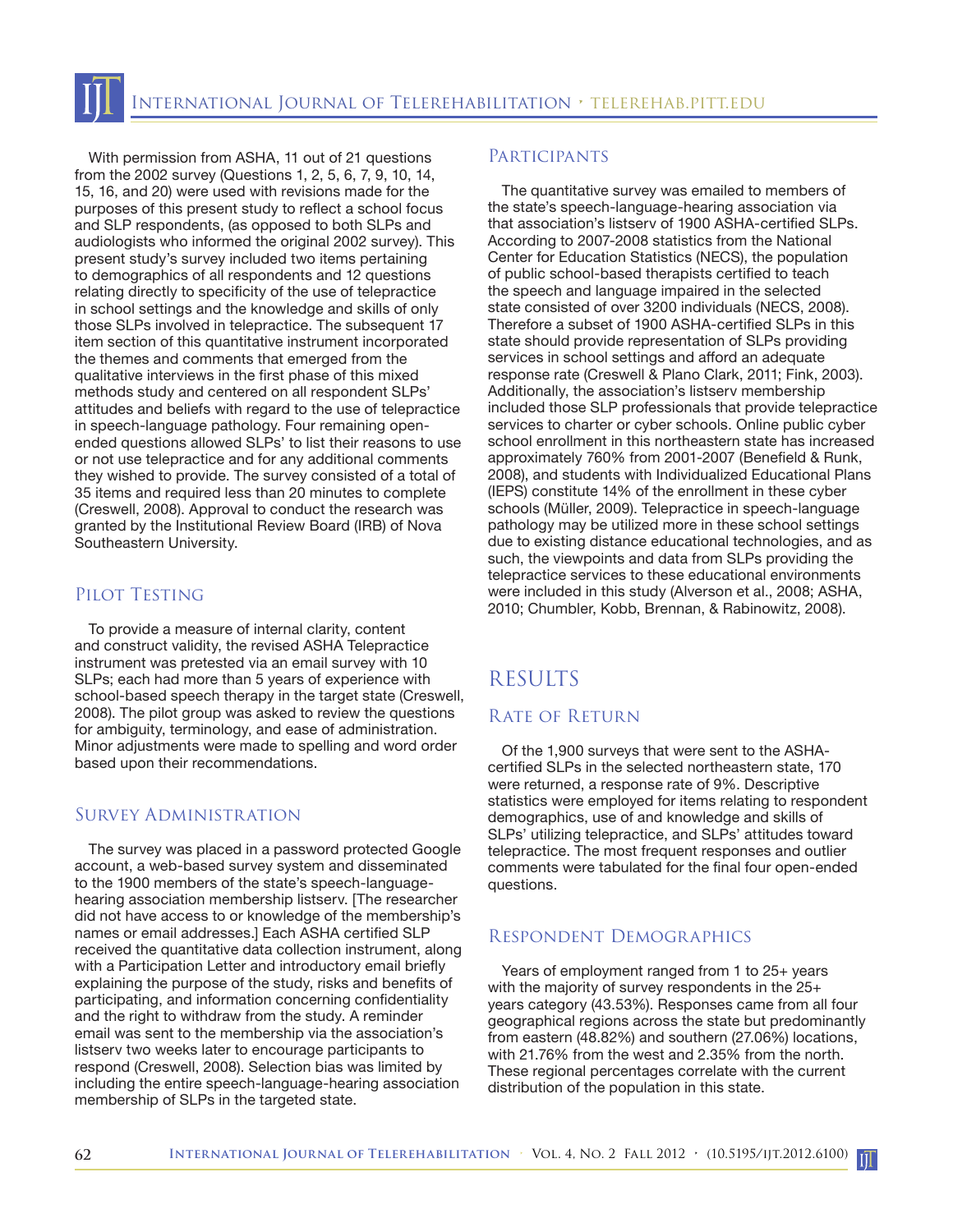

Survey Questions 4 – 14 pertained to knowledge, skills, and experiences of those SLPs who have provided telepractice in school settings. The use of telepractice in school settings in the northeastern state was reported by 10 SLPs out of the 170 respondents (6%), with four reports of telepractice use outside the state. [Three of these SLPs were supervisors of telepractice programs and did not maintain a telepractice caseload. Two of these individuals worked in the western side of the state while one came from the eastern side.]

Seven SLPs provided telepractice, but four indicated that this was previous work and not current practice. Thus only three SLPs reported current provision of service via telepractice. All seven SLPs reported length of time, number of students, and percentage of work week devoted exclusively to telepractice. This varied from less than one year to more than three years in length, for one to up to 30 students. Telepractice service for all but one SLP involved less than 25% of their work week; one SLP reported 26-50% of the workweek for 11-20 students.

# Location of Telepractice Services

The location of telepractice services, for both the students and the SLP delivering the therapy, was also reported. Telepractice delivery to students in an elementary school location was reported by all respondents, with middle through high school also listed for 5 of the 10. Three respondents indicated that they provided telepractice in a private or cyber school and two practiced in a special education center. The one SLP providing telepractice in the eastern region of the state delivered telepractice to students' homes. The most frequent SLP location from which to deliver telepractice was a special education center (five) with elementary school reported by four. The SLP in the southern part of the state was the only one who provided telepractice from home.

## SERVICE TYPES

 $\prod$ 

Seven SLPs and three SLP supervisors contributed data on the types of services provided via telepractice. The SLPs indicated which types of therapy services were provided, in terms of screening, assessment, treatment, and consultation. In addition, the three SLP supervisors who had experience with telepractice indicated that they had provided consultation and one provided assessment via telepractice. The SLPs with a current or past telepractice caseload indicated that the predominant service was treatment (85.7%), followed by consultation (42.8%), and screening (28.6%). Similar to the SLP supervisor group, one treating SLP listed assessment

as a service provided. One SLP specified consultation to teachers, parents, and others as the only telepractice service provided. The SLPs were also asked to indicate student areas of impairments from a non-inclusive list. The results revealed, in order of frequency served: Language Disorder (71.4%); Articulation/Phonology (1%); Fluency (28.6%); with one each for Learning Disabilities; Autism Spectrum Disorders, and Attention Deficit (14.2%).

The SLPs were questioned on what speech-language areas they believed were not appropriate for telepractice therapy, using the same list of non-inclusive areas. The results were mixed and are listed here in order of frequency of response: all areas are appropriate for telepractice (71.4%); Birth to three, Dysphagia, or Motor Speech Disorders (57.1%); Articulation/Phonology, Autism Spectrum Disorders, Fluency, or Preschool (42.8%), Hearing Impairment, Mental Retardation, Psychiatric/ Emotional Disturbances, or Voice (28.6%); Learning Disabilities (14.2%).

### Telepractice Assistants

The use of a telepractice assistant was reported in question 12. Three of the seven SLPs experienced in telepractice did not have a telepractice assistant. Four of the remaining experienced SLPs in this group indicated that the duties of these assistants included assisting students to remain on task and providing some degree of technology support. Three of the four revealed that the assistants communicated with teachers or other school staff, copied and/or collected materials, and helped get the students to and from class. One SLP reported the assistant, in addition to the aforementioned duties, attended Individualized Education Program (IEP) meetings and worked directly with students during therapy sessions.

# Prior Training

Training was questioned in items 13 and 14. First, the SLPs experienced in telepractice were asked to indicate their level of training regarding telepractice prior to implementing the service delivery model. Results as reported indicated that the majority of the SLPs (86.7%) did receive some type of training in telepractice before initiating service. The final question asked of this group of SLPs experienced in telepractice was what type of additional training they felt they needed, if any. Results, as they were with responses for areas not suitable for telepractice, were mixed. Responses on prior training received and additional training desired are listed in Table 1.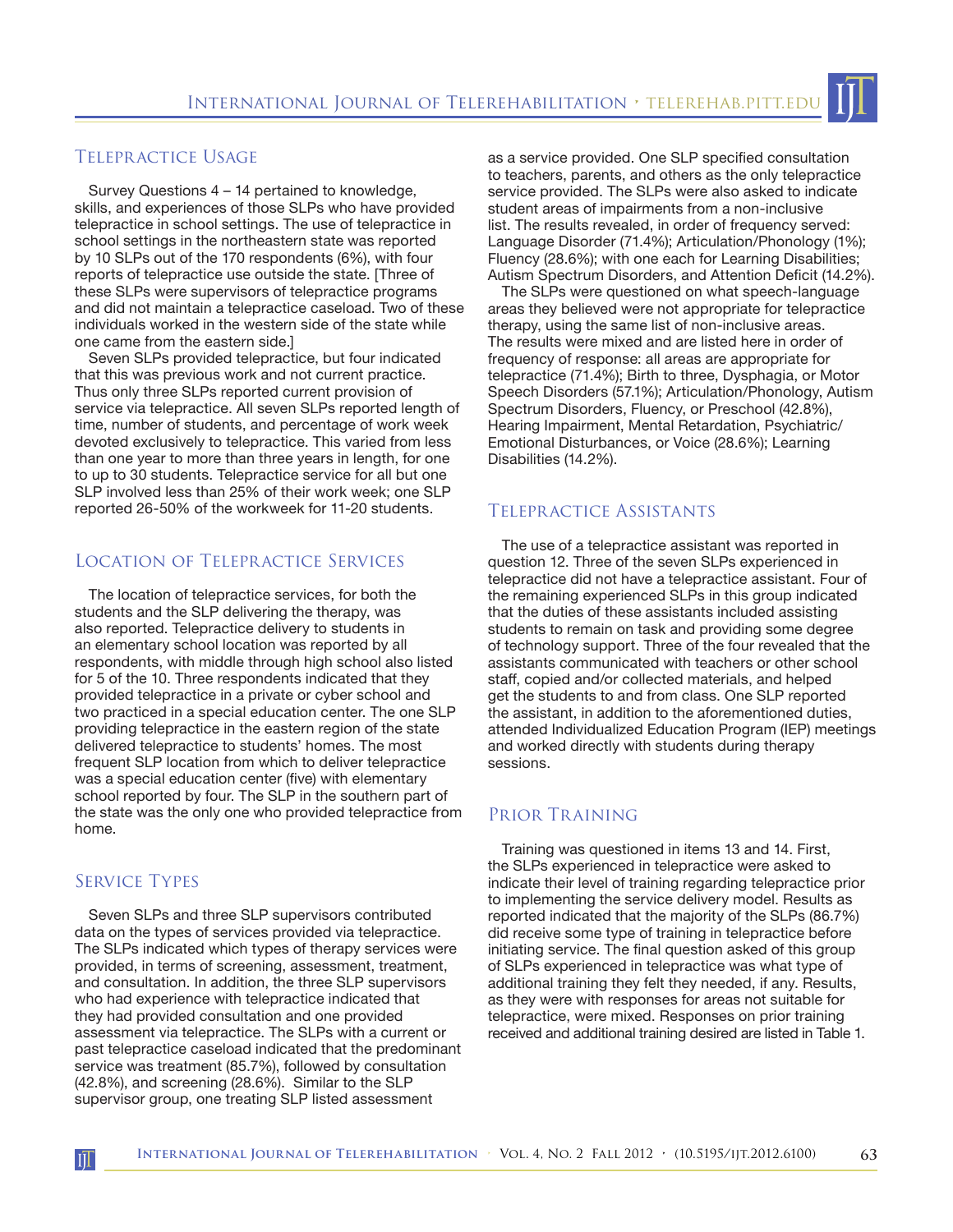#### **Table 1**

**Prior Training Received and Additional Training Desired**

| <b>Prior training</b> | <b>Additional training desired</b> |
|-----------------------|------------------------------------|
| • On the job $(5)$    | • None $(4)$                       |
| • Journals (3)        | • Specific technology,             |
| Demonstration (1)     | procedures, and student            |
| None (1)              | selection criteria (3)             |
|                       | • Specific technology and          |
|                       | specific materials (1)             |
|                       | • Student selection criteria (1)   |

Note. The corresponding numbers represent the number of SLP participants (n=7) who selected the option; multiple options were selected by the same participants.

# Attitudes toward Telepractice

The next section of the survey investigated all 170 SLP participants' attitudes toward telepractice using a 5-point Likert scale with gradients from Strongly Agree through Strongly Disagree. Data from these questions revealed that statements to which the majority of the SLPs agreed were in the need for procedures and guidelines, confidentiality, informed consent, ethical considerations, technology procedures, and student selection criteria. Conversely, the greatest disagreements occurred with statements relating to telepractice assessment, establishment of rapport via telepractice, and effectiveness of telepractice as compared with inperson speech-language therapy. Essentially, the SLPs reported neutral attitudes toward an interest in providing telepractice in schools and in other settings. Data for these items are shown in Table 2.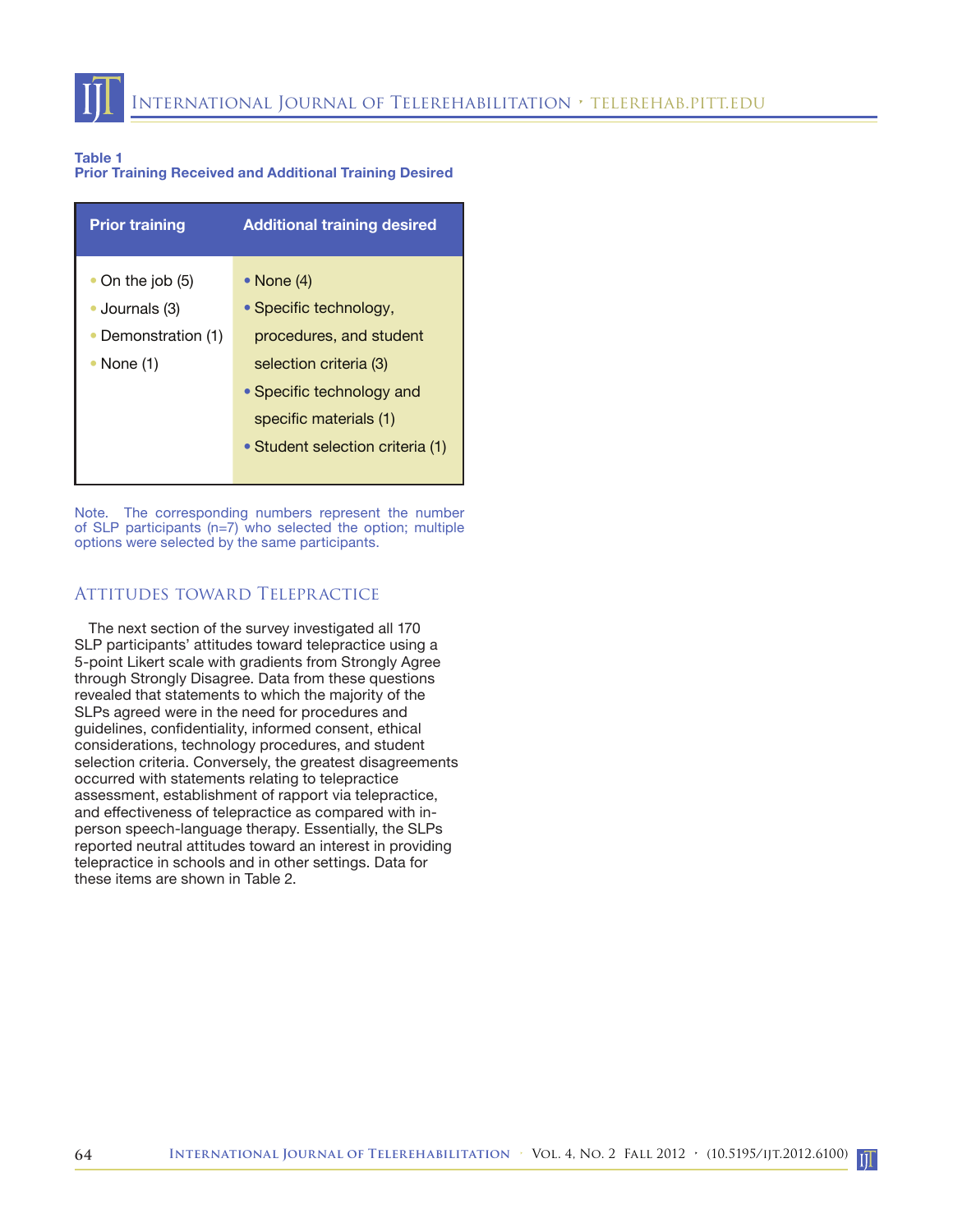| <b>Statement</b>                                                                                                                                                     | M    | <b>SD</b> | <b>Strongly</b><br>agree<br>n<br>% | <b>Agree</b><br>n<br>$\%$ | <b>Neutral</b><br>$\mathsf{n}$<br>$\%$ | <b>Disagree</b><br>n<br>$\%$ | <b>Strongly</b><br>disagree<br>n.<br>$\%$ |
|----------------------------------------------------------------------------------------------------------------------------------------------------------------------|------|-----------|------------------------------------|---------------------------|----------------------------------------|------------------------------|-------------------------------------------|
| 15. Specialized training will be needed by the<br>SLP to deliver telepractice services.                                                                              |      |           | 59                                 | 61                        | 30                                     | 12                           | 8                                         |
|                                                                                                                                                                      | 2.11 | 1.11      | 34.7                               | 35.9                      | 17.6                                   | 7.1                          | 4.7                                       |
| 16. Assessments can be completed as<br>accurately via speech-language telepractice<br>as compared to in-person assessments.                                          | 3.89 | 1.07      | 6<br>3.5                           | 12<br>7.1                 | 36<br>21.2                             | 57<br>33.5                   | 59<br>34.7                                |
| 17. A different set of materials will need to be                                                                                                                     |      |           | 34                                 | 65                        | 43                                     | 19                           | 9                                         |
| acquired to deliver speech-language<br>telepractice services.                                                                                                        | 2.44 | 1.09      | 20.0                               | 38.2                      | 25.3                                   | 11.2                         | 5.3                                       |
| 18. Rapport between SLP and SCHOOL<br>PERSONNEL can be established during<br>speech-language telepractice as strongly as<br>during in-person speech-language therapy | 3.68 | 1.16      | 7<br>4.1                           | 24<br>14.1                | 36<br>21.2                             | 52<br>30.6                   | 51<br>30.0                                |
| 19. Rapport between SLP and STUDENT can                                                                                                                              |      |           | 3                                  | 21                        | 39                                     | 53                           | 54                                        |
| be established during speech-language<br>telepractice as strongly as during in-person<br>speech-language therapy.                                                    | 3.79 | 1.08      | 1.8                                | 12.4                      | 22.9                                   | 31.2                         | 31.8                                      |
| 20. It is important to meet the students in-                                                                                                                         |      |           | 108                                | 24                        | 20                                     | 9                            | 9                                         |
| person at some point during the speech-<br>language telepractice program.                                                                                            | 1.75 | 1.18      | 63.5                               | 14.1                      | 11.8                                   | 5.3                          | 5.3                                       |
| 22. Speech-language telepractice services<br>can be as effective, in terms of student<br>progress toward goals, as in-person therapy.                                | 3.20 | 1.14      | 14<br>8.2                          | 27<br>15.9                | 67<br>39.4                             | 35<br>20.6                   | 27<br>15.9                                |
| 23. A set of approved ethical guidelines                                                                                                                             |      |           | 127                                | 27                        | 9                                      | 2                            | 5                                         |
| should be determined before the<br>implementation of any speech-language<br>telepractice program in the schools.                                                     | 1.42 | 0.88      | 74.7                               | 15.9                      | 5.3                                    | 1.2                          | 2.9                                       |
| 24. Student and SLP confidentiality                                                                                                                                  |      |           | 135                                | 24                        | 5                                      | $\mathbf{1}$                 | 5                                         |
| guidelines, including archival procedures,<br>should be included in school speech-<br>language telepractice program guidelines.                                      | 1.34 | 0.82      | 79.4                               | 14.1                      | 2.9                                    | 0.6                          | 2.9                                       |
| 25. Informed consent procedures for all                                                                                                                              |      |           | 134                                | 22                        | 8                                      | 1                            | 5                                         |
| participants should be included in school<br>speech-language telepractice programs.                                                                                  | 1.36 | 0.85      | 78.8                               | 12.9                      | 4.7                                    | 0.6                          | 2.9                                       |
| 26. Licensure laws should allow for<br>reciprocity between states for school speech-                                                                                 |      |           | 80                                 | 41                        | 24                                     | 12                           | 13                                        |
| language telepractice purposes.                                                                                                                                      | 2.04 | 1.24      | 47.1                               | 24.1                      | 14.1                                   | 7.1                          | 7.6                                       |
| 27. Minimum technology standards should be<br>included in school speech-language                                                                                     |      |           | 83                                 | 39                        | 25                                     | 12                           | 11                                        |
| telepractice program guidelines.                                                                                                                                     | 1.99 | 1.23      | 48.8                               | 22.                       | 14.7                                   | 7.1                          | 6.5                                       |
| 28. Procedures to follow in the presence of<br>technology failures should be included in                                                                             | 1.45 | 0.86      | 120                                | 35                        | 9                                      | $\mathbf{1}$                 | 5                                         |
| school speech-language telepractice<br>programs.                                                                                                                     |      |           | 70.6                               | 20.6                      | 5.3                                    | 0.6                          | 2.9                                       |
| 29. Student selection criteria should be<br>included in school speech-language                                                                                       | 1.54 | 0.96      | 113                                | 38                        | 9                                      | 4                            | 6                                         |
| telepractice program guidelines.                                                                                                                                     |      |           | 66.5                               | 22.4                      | 5.3                                    | 2.4                          | 3.5                                       |
| 30. I would be interested in providing speech-<br>language pathology services via telepractice<br>in SCHOOL settings.                                                | 3.25 | 1.35      | 21<br>12.4                         | 32<br>18.8                | 45<br>26.5                             | 28<br>16.5                   | 44<br>25.9                                |
| 31. I would be interested in providing speech-                                                                                                                       | 3.24 | 1.37      | 23                                 | 31                        | 41                                     | 32                           | 43                                        |
| language pathology services via telepractice<br>in OTHER settings besides schools.                                                                                   |      |           | 13.5                               | 18.2                      | 24.1                                   | 18.8                         | 25.3                                      |

 $\mathbb{H}^+$ 

#### **Table 2 Data for Statements Targeting SLPs' Attitudes toward Telepractice**

Question 21 requested SLPs to provide their beliefs regarding when in-person meetings should occur, with choices provided as: assessment, monthly, midschool year, dismissal, or do not need to meet. A field for other suggestions was also provided. Responses were compared between those SLPs with prior telepractice experience (n=14) and those without experience (n=156). These results indicate that assessment is preferred by more than half of the respondents to be conducted onsite. More than a quarter of the SLPs feel that there should be an onsite visit monthly. While 14% of SLPs with telepractice experience believed that no meeting is necessary, only 6% of SLPs without telepractice experience thought similarly. a difference of greater than half. Comments that did not fit the categories or combination of categories, in order of decreasing frequency, included: depends on client (4 responses), as often as possible (3), weekly or biweekly (3), do not believe in telepractice (3), and prior to assessment (1).

Additional analysis of results to Statement 30 regarding level of interest in providing telepractice in school settings was conducted to compare responses of those SLPs experienced versus not experienced in telepractice. The graph in the following figure reveals this comparison of interest.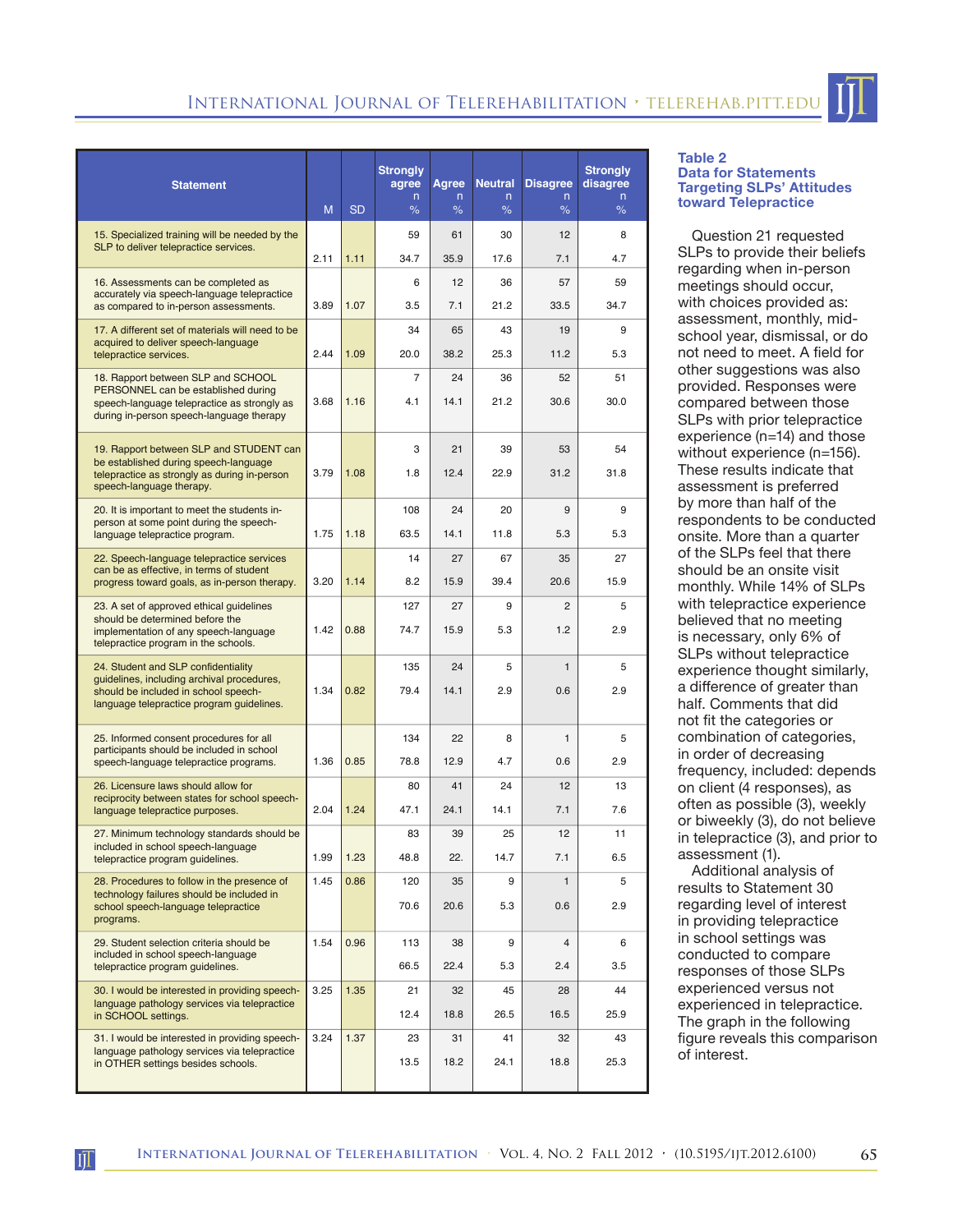#### **Figure 1. Comparison of Interest in Telepractice in School Settings.**



# Clinician Experience

Responses by SLPs with greater than 25 years experience in the field of speech-language pathology were compared to those SLPs with less than five years experience for Statements 30 and 31. Table 3 displays those results. Additionally, SLPs experienced in telepractice delivery responded to these same interest statements with averages of 2.79 and 2.71, respectively, which may indicate an interest in telepractice approximately equal to those SLPs with 1-5 years experience in the field. Caution must be exercised in viewing these results due to the small sample sizes.

#### **Table 3**

| <b>Averages for Attitudinal Statements 30 &amp; 31</b> |                                   |                                             |  |  |  |
|--------------------------------------------------------|-----------------------------------|---------------------------------------------|--|--|--|
| Interest in providing<br><b>Telepractice</b>           | $SLPs$ 25+<br>vears<br>$(n = 74)$ | <b>SLPs with</b><br>1-5 years<br>$(n = 17)$ |  |  |  |
| In school settings                                     | 3.40                              | 2.70                                        |  |  |  |
| In other settings                                      | 3.32                              | 2.53                                        |  |  |  |

Note. Scale of 1 Strongly agree to 5 Strongly disagree.

## Reasons to Use/Not Use Telepractice

The final four items of the survey were open-ended to elicit individual comments that might allow for additional expression of attitudes and beliefs about telepractice. For Questions 32 and 33 all 170 of the SLPs were invited to provide reasons for and against the use of telepractice in school settings. The comments were reviewed, sorted, and counted by the frequency of terms in answers. The most frequent responses by the SLPs cited student reasons for both categories. There were no reasons to use telepractice for 15 SLPs, while only two SLPs indicated there were no reasons not to use it. There were more reasons not to use than to use telepractice. These responses are shown in Table 4.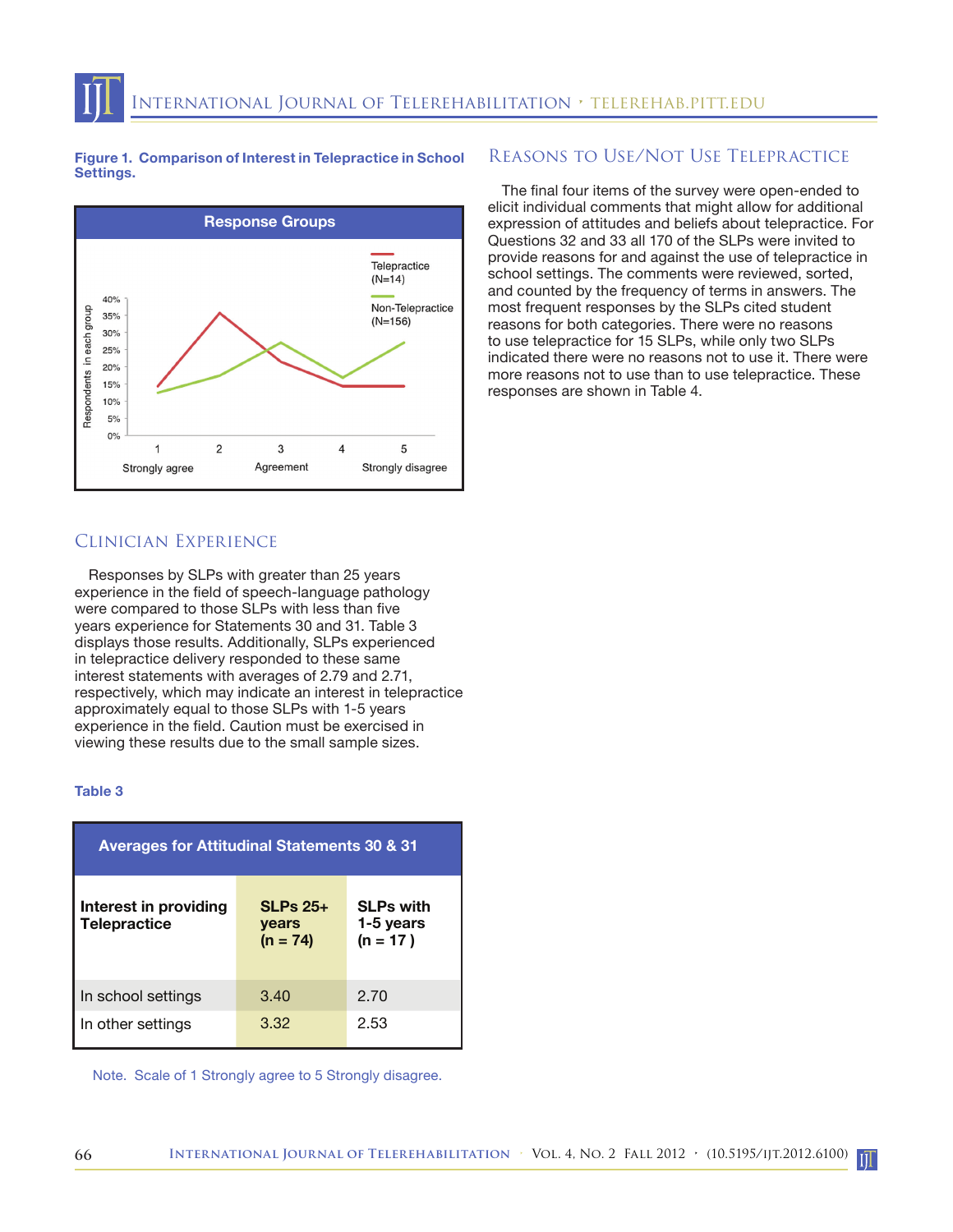#### **Table 4**

 $\prod$ 

**Reasons to Use and Not to Use Telepractice in School** 

| <b>Reasons to use telepractice</b> | $\mathbf n$ | <b>Reasons not to use telepractice</b>                    | n  |
|------------------------------------|-------------|-----------------------------------------------------------|----|
| <b>Student Benefit</b>             | 54          | Student Type/Age                                          | 54 |
| Rural or other location            | 54          | Impersonal                                                | 53 |
| Cost of travel/time                | 33          | Lack of Physical Contact                                  | 24 |
| Ease SLP Shortage                  | 30          | Effectiveness                                             | 23 |
| Collaboration                      | 19          | Technology standards or failures                          | 18 |
| No reason to use it                | 15          | Lack of collaboration                                     | 15 |
| Benefits for SLPs                  | 3           | Cost                                                      | 15 |
| <b>Benefits for Families</b>       | 1           | Ethical concerns                                          | 11 |
|                                    |             | Lack of support                                           | 8  |
|                                    |             | Lack of standardized assessments                          | 4  |
|                                    |             | Lack of training of SLPs                                  | 3  |
|                                    |             | Family requests or lack of ability to handle telepractice | 2  |

SLPs offered insightful comments for these questions. Under reasons to use speech-language telepractice services in schools, one SLP wrote, "I feel that SLP telepractice should ONLY be used in cases where NO in-person SLP services are possible." Another SLP revealed that she felt it could be a useful tool "in light of recent flooding and tornadoes in the south and west in this country. School services could perhaps be resumed more quickly through the use of central locations where telepractice connections could be arranged." One SLP indicated that telepractice could be used to "supervise/ guide speech-language assistants." A human connection was the focus for several SLPs as reasons not to use telepractice. Examples included: "We spend our entire time trying to teach children to communicate effectively person-to-person. Telepractice has no place in this paradigm;" "We are losing the positive benefits of human interaction – face to face – human contact;" "The art of communication can never be replaced with technology."

Finally, the survey probed for additional comments regarding speech-language telepractice as a service delivery model in school settings and in other settings. Out of the 56 comments that were provided regarding telepractice in school settings, 18 individuals felt that it was inappropriate while 11 thought it was a good idea with another eight focusing on telepractice as a good tool for working with students. Eleven SLPs felt that guidelines and support were needed to implement telepractice, but eight SLPs indicated that they did not feel they had enough knowledge about it to comment. Discussing the use of telepractice in other settings, 33 comments were generated with eight SLPs stating affirmation of use and

seven against it. Ten SLPs thought telepractice could be a good application for therapy with the adult population, but four revealed that more support would be needed for a viable telepractice program. In the other settings, one SLP remarked that she "would like to see telepractice being utilized in hospital and nursing home settings to ensure all patients have access to entire SLP scope of practice services." Another quote of an affirmative nature was "I think this is a positive step in the right direction given all the advancements in technology," while another SLP countered, "I am opposed to the idea anywhere. We're already becoming a world relying too much on communication without personal contact, thus creating a generation with limited speaking experience." These responses were found to be similar to those generated for reasons to and not to use telepractice, and will be further elaborated in the discussion section. Overall, there were more negative remarks (29) than positive ones (19) for use of telepractice in schools, and more positive (19) than negative (11) comments for telepractice use in other settings.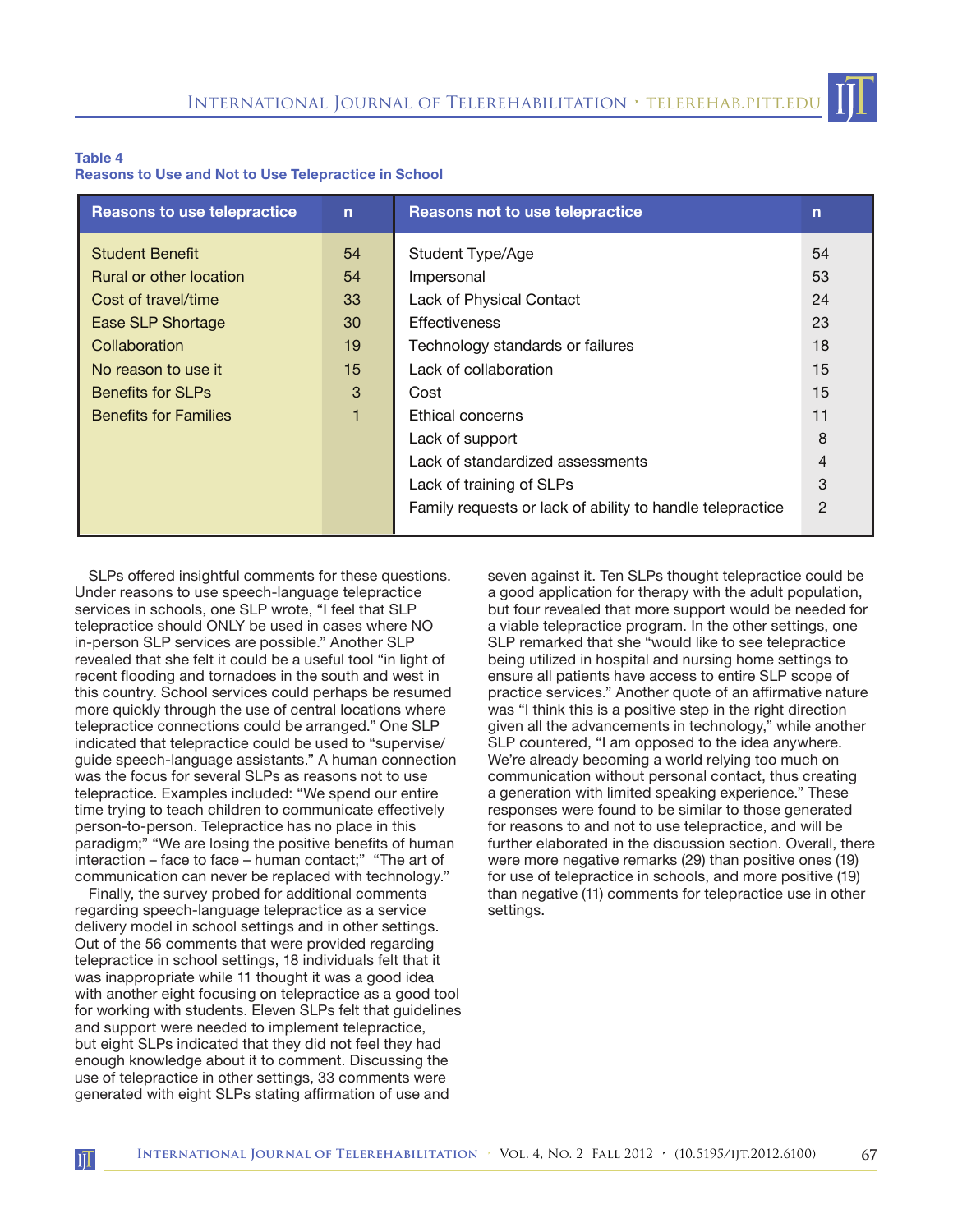# Comparison to the Asha (2002) Study

Comparisons of the results of the current survey, and selected portions of the ASHA 2002 telepractice survey revealed few similarities. Caution must be exercised in comparing these two studies due to differing populations and geographical locations, size of samples, and questions posed.

# Use of Telepractice

The survey results reported upon in the current survey could be interpreted to conclude that the major barriers to telepractice utilization are the need for procedures and guidelines, concerns for lack of confidentiality and other ethical considerations, and student selection criteria. However, factors beyond the scope of decision making for the practicing SLP must be considered. Decisions regarding telepractice made at the administrative level, including budget allocation for equipment and personnel, have significant impact on barriers and incidence of telepractice. In comparison, ASHA's 2002 survey reported that 11% of 1667 SLP and audiologist respondents had used telepractice. ASHA's researchers concluded that barriers to telepractice utilization for its members included lack of knowledge, concerns regarding applicability to certain groups of patients, cost, and lack of professional standards.

# DISORDER TYPE

Respondents of both surveys served individuals with motor speech disorders including articulation/ phonological impairments. Not surprisingly, the schoolbased SLPs served more clients with language disorders (71%) than the SLPs and audiologists in the ASHA 2002 survey (42%). It could be inferred from these results that the telepractice programs in both studies mirrored traditional therapy that would have been provided by these two groups of practitioners in terms of types of communication disorders and clients served.

# **TRAINING**

Twenty-one percent of the telepractice users in the ASHA 2002 survey had received previous education or training, with the majority (47%) learning on the job. In comparison, 86% of the telepractice users from the 2011 survey had received prior training; most received on the job training. The SLPs in the current study did not feel that they needed specialized training on telepractice technology but rather that specific guidelines

and procedures should be established by the speechlanguage pathology profession. It could be speculated that improvements in the technology itself has caused this shift over the past 9 years from a focus on the technology to one that is student-centered and procedure-centered.

# Interest in Service Provision

In the ASHA 2002 survey, 43% expressed an interest in using telepractice in the future. In the subsequent ASHA (2011) survey only 32% of the SLP participants expressed interest in providing telepractice services. When comparing these studies with previous research, it appears that the SLPs continue to reflect and question how best to serve their students regardless of service delivery model.

# POSSIBLE TRENDS

### **INTEREST**

A possible trend was noted regarding interest in providing future telepractice services between those SLPs who had experience in telepractice versus those who had not. Not surprisingly, those SLPs who had experience in telepractice were more inclined to express interest in this type of service. The graph in Figure 2 reveals this comparison. It may be surmised that awareness, actual exposure, and confidence led to a willingness to participate in future telepractice situations. Discussions and networking among these two groups of SLPs may help to dispel apprehension toward this emerging form of service delivery and increase acceptance and trust (Buck, 2008; Dunkley, Pattie, Wilson, & McAllister, 2010; Whitten & Love, 2005).

### Clinician Age

Another trend was a stronger interest in providing telepractice by younger SLPs, (i.e., those with less experience in the field of speech-language pathology). These responses may reveal that more experienced SLPs are less interested in pursuing this new form of service delivery than those newer to the field of speech-language pathology. If so, exposure and instruction to telepractice services at the graduate level may help speed SLPs' acceptance, confidence, and utilization of this emerging form of service delivery. Another conclusion, however, could be that younger SLPs are simply more familiar with technology, and as such, would make better candidates for trying and using telepractice services than veteran SLPs. Interpretation of the results across the spectrum of all experience levels appears to indicate that the majority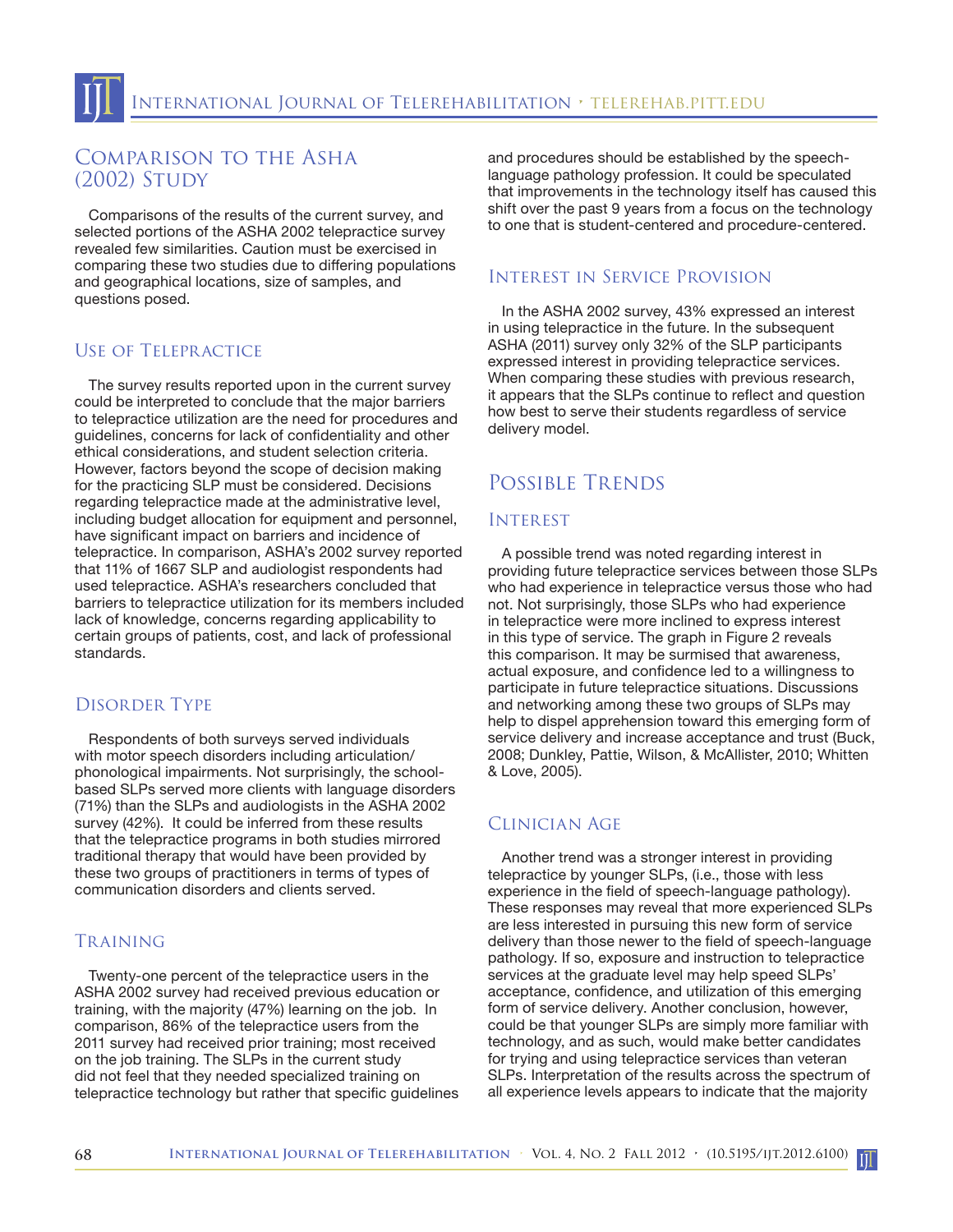of SLPs in this northeastern state are undecided or not highly interested in pursuing the use of telepractice.

## Perceived Benefits

III

The SLPs listed advantages for students (e.g., improved access; specialists with expertise to match speech disorder needs; appropriate frequency of services due to improved access, etc.) as their top reason for use of telepractice. Concern about meeting the needs of students was listed as the most significant barrier.

### PERCEIVED CONTRAINDICATIONS

More reasons not to use telepractice (n=12) were generated than reasons to use telepractice (n=7) in school settings. Approximately 25% of the 170 respondent SLPs noted that they were unsure or undecided about telepractice, with the rest of the group slightly less interested (44%) than in favor (31%) of the use of telepractice in school settings. The impersonal nature of telepractice including the lack of human touch appears to be a barrier to acceptance of a telepractice service delivery model by the typical SLP who may build relationships with educators through common activities within the school building. There appears to be professional skepticism about using telepractice to administer assessments via telepractice. From these results, it appears that there is uncertainty about the outcomes associated with the use of telepractice, especially for particular students who may have more complex therapeutic needs. The SLPs also questioned the ability to establish rapport when services were provided at a distance via telepractice. Continued research into human dynamics, student candidacy, and profession-specific guidelines should assist in providing the clarity that these SLPs appear to require before demonstrating readiness and willingness to accept the use of telepractice in speech-language pathology.

# **CONCLUSIONS**

Limitations to the current research include a small sample size and representation from only one state.

Review of the overarching results of the quantitative survey in this study of 170 SLPs indicated reticent or outright resistance toward practicing speech-language pathology through telepractice. This group of respondents offered essentially neutral or negative attitudes about the telepractice environment, the possibility of establishing rapport with clients, and the likelihood of effective outcomes.

The current usage level of telepractice by 1.8% of the responding SLPs demonstrates that few SLPs who responded to the survey have provided or have continued to provide telepractice services. Factors that could be contributing to this small utilization of telepractice include: age of respondent SLPs, lack of interest in exploring technological options, the current budgetary constraints for funding technology in schools, and administrator interest and attitudes toward telepractice (an area for future research).

In the present study, only the less experienced SLPs, who are presumably younger than the more experienced SLPs who have been practicing longer, and those SLPs who have telepractice experience indicated willingness to use telepractice. Perhaps these results reveal that younger SLPs, more accustomed to using technology, are ready to engage in telepractice.

Further comparative studies on this topic may shed light on the continuing trend of limited acceptance and use of telepractice in speech-language pathology. Since several of the SLPs in this portion of the study indicated that they no longer provided clinical services via telepractice, another valuable line of inquiry would pertain to the reasons for the lack of continuance.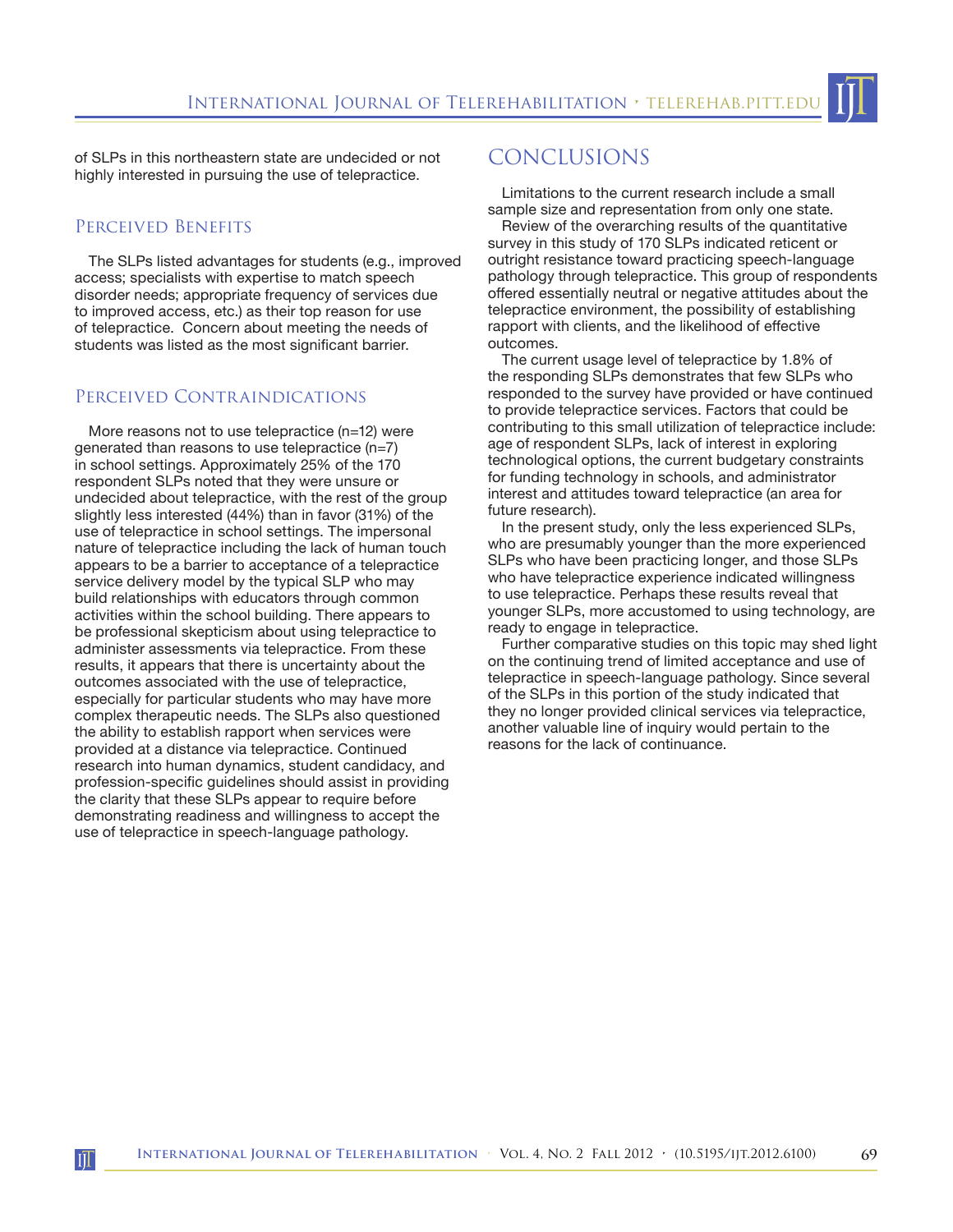# **REFERENCES**

- 1. Alverson, D., Holtz, B., D'lorio, J., DeVany, M., Simmons, S., & Poropatich, R. K. (2008). One size doesn't fit all: Bringing telehealth services to special populations. Telemedicine and e-Health, 14, 957- 963. doi: 10.1089/ tmj.2008.0115
- 2. American Speech-Language-Hearing Association. (2002). Survey report on telepractice use among audiologists and speech-language pathologists. Retrieved from http://www.asha.org/policy
- American Speech-Language-Hearing Association. (2005a). Knowledge and skills needed by speechlanguage pathologists providing clinical services via telepractice. doi: 10.1044/policy.KS2005-00077. Retrieved from http://www.asha.org/policy/KS2005- 00077.htm
- 4. American Speech-Language-Hearing Association. (2005b). Speech-language pathologists providing clinical services via telepractice: Position statement. Retrieved from http://www.asha.org/policy/PS2005-00116.htm
- American Speech-Language-Hearing Association. (2005c). Speech-language pathologists providing clinical services via telepractice: Technical report. doi: 10.1044/ policy.TR2005-00152. Retrieved from http://www.asha. org/docs/html/TR2005-00152.html
- American Speech-Language-Hearing Association. (2010). Professional issues in telepractice for speechlanguage pathologists. doi:10.1044/policy.PI2010-00315. Retrieved from http://www.asha.org/policy/PI2010- 00315.htm
- 7. American Speech-Language-Hearing Association. (2011). 2011 Membership survey: CCC-SLP survey summary report: Number and type of responses. Retrieved from http://www.asha.org/uploadedFiles/2011- Membership-Survey-CCC-SLP-Summary-Report.pdf
- Benefield, N., & Runk, J. (2008). A primer on Pennsylvania Cyber Schools. Retrieved from http://www. uscharterschools.org/cs/r/lpt/uscs\_rs/2421
- Brady, A. (2007). Moving toward the future: Providing speech-language pathology services via telehealth. Home Healthcare Nurse, 25, 240-244.
- 10. Brown, J. (2009). Telepractice: The next generation. Presentation at Texas Speech-Language-Hearing Association (TSHA) Annual Convention. Retrieved from http://www.txsha.org/\_pdf/Convention/09Convention/ New%20Folder/Brown,%20Janet-Telepractice\_The%20 Next%20Generation.pdf
- 11. Buck, S. (2009). Nine human factors contributing to the user acceptance of telemedicine applications: A cognitive-emotional approach. Journal of Telemedicine and Telecare, 15, 55–58. doi: 10.1258/jtt.2008.008007
- 12. Bulik, R. J. (2008). Human factors in primary care telemedicine encounters. Journal of Telemedicine and Telecare, 14, 169-172. doi: 10.1258/jtt.2007.007041
- 13. Chumbler, N. R., Kobb, R., Brennan, D. M., & Rabinowitz, T. (2008). Recommendations for research design of telehealth studies. Telemedicine and e-Health, 14, 986- 989. doi: 10.1089/tmj.2008.0108
- 14. Creswell, J. W. (2008). Educational research: Planning, conducting, and evaluating quantitative and qualitative research (3rd ed.). Upper Saddle River, NJ: Pearson Publishing.
- 15. Creswell, J. W., & Plano-Clark, V. L. (2011). Designing and conducting mixed methods research. Thousand Oaks, CA: Sage Publications, Inc.
- 16. Dunkley, C., Pattie, L., Wilson, L., & McAllister, L. (2010). A comparison of rural speech-language pathologists' and residents' access to and attitudes towards the use of technology for speech-language pathology service delivery. International Journal of Speech-Language Pathology, 12, 333-343. doi: 10.3109/17549500903456607
- 17. Fink, A. (2003). The survey kit (2nd ed.).Thousand Oaks, CA: Sage Publications.
- 18. Hill, A. J., Theodoros, D. G., Russell, T. F., Cahill, L. M., Ward, E. C., & Clark, K. M. (2006). An Internetbased telerehabilitation system for the assessment of motor speech disorders: A pilot study. American Journal of Speech-Language Pathology, 15, 45-56. doi: 10.1044/1058-0360(2006/006)
- 19. Hill, A., & Theodoros, D. (2002). Research into telehealth applications in speech-language pathology. Journal of Telemedicine and Telecare, 8, 187-196. Retrieved from http://web.ebscohost.com.ezproxy.ycp.edu:8000/ehost/ pdfviewer/pdfviewer?vid=4&hid=6&sid=ae1dc4fc-7f74- 422b-b0a5-1b7884666ec7%40sessionmgr113
- 20. Houn, B., & Trottier, K. (2006, November 13). Meeting the challenge of rural service delivery. The ASHA Leader Online. Retrieved from http://www.asha.org/practice/ telepractice/TelepracticeReferences.htm
- 21. Juenger, J. M. (2009a, July). Telepractice in speech/ language: How to get there from here. Session presented at the American Speech-Language-Hearing Association (ASHA) Schools Conference, Kansas City, MS.
- 22. Juenger, J. M. (2009b, September 22). Telepractice in the schools. The ASHA Leader, 14(12), 20-21.
- 23. Kelso, G. L., Fiechtl, B. J., Olsen, S. T., & Rule, S. (2009). The feasibility of virtual home visits to provide early intervention. Infants & Young Children, 22, 332-340.
- 24. Mashima, P. A., & Doarn, C. R., (2008). Overview of telehealth activities in speech-language pathology. Telemedicine and e-Health, 14, 1101-1117. doi: 10.1089/ tmj.2008.0080
- 25. Meline, T. (2006). Research in communication science and disorders. Upper Saddle River, NJ: Pearson Education, Inc.
- 26. Müller, E. (2009). Serving students with disabilities in state-level virtual K-12 public school programs. Retrieved from Project Forum National Association of State Directors of Special Education (NASDSE) website: http://www.projectforum.org/docs/Serv ingStudentswithDisabilitiesinState-levelVirtualK-12PublicSchoolPrograms.pdf
- 27. National Center for Education Statistics. (2008). Number of full-time and part-time public school staff, by type of staff and state: 2007-08. Retrieved from http://nces. ed.gov/surveys/sass/tables/sass0708\_2009321\_s1s\_05. asp
- 28. Polovoy, C. (2008, July 15). Telepractice in schools helps address personnel shortages. The ASHA Leader, 13(9), 22-24.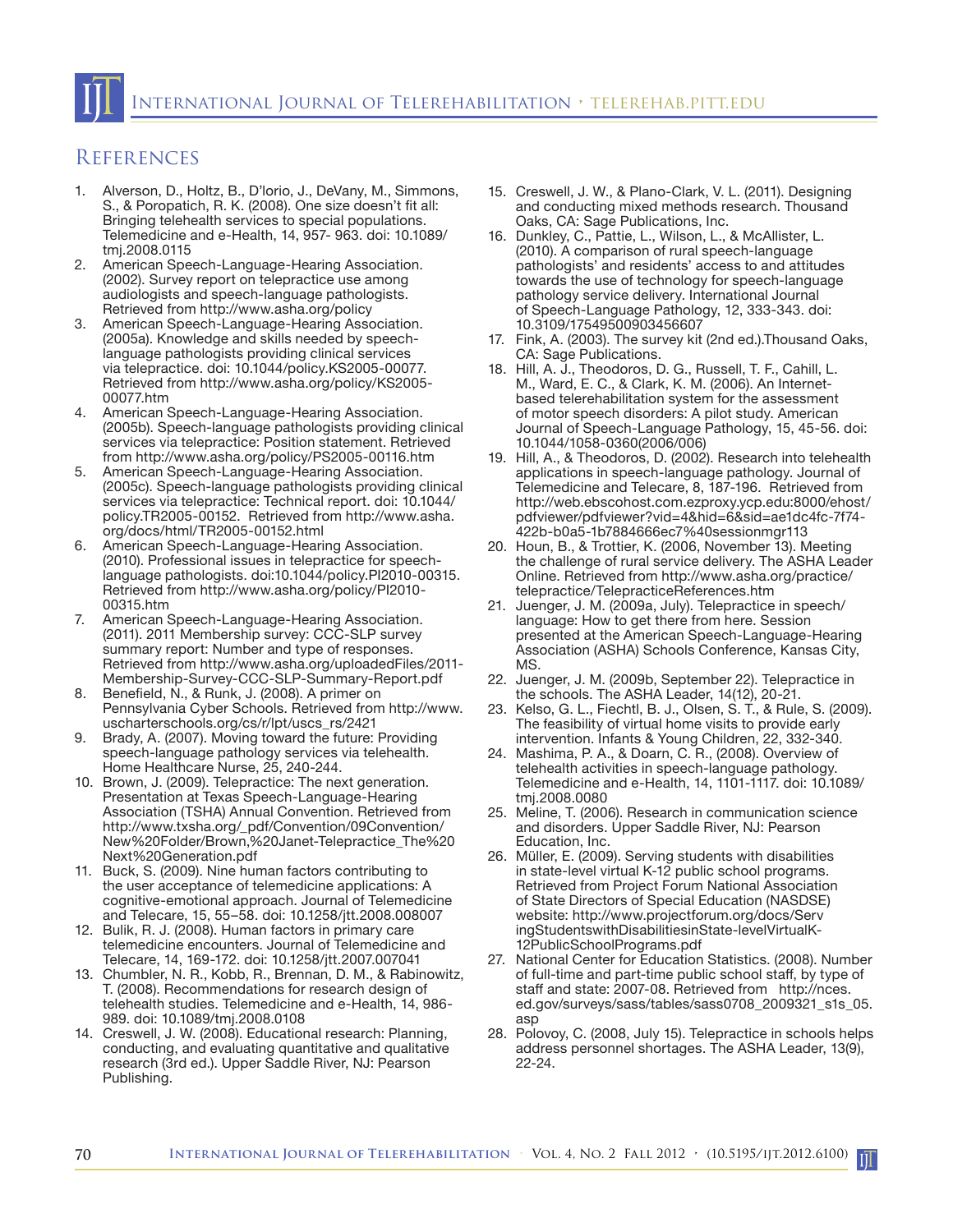- 29. Theodoros, D. G., (2008). Telerehabilitation for service delivery in speech-language pathology. Journal of Telemedicine and Telecare, 14, 221-224. doi: 10.1258/ jtt.2007.007044
- 30. Torrens, J. (2004). Utilization and reimbursement of telepractice among speech-language pathologists in upstate New York hospitals. Retrieved from ProQuest Dissertations and Theses database. (UMI No. 3118195)
- 31. Whitten, P., & Love, B. (2005). Patient and provider satisfaction with the use of telemedicine: Overview and rationale for cautious enthusiasm. Journal of Postgraduate Medicine, 51, 294-300.
- 32. Whitten, P., & Holtz, B. (2008a). A series of papers for those yearning to propel telehealth to new heights. Telemedicine and e-Health, 14, 952-956. doi: 10.1089/ tmj.2008.0129
- 33. Whitten, P., & Holtz, B. (2008b). Provider utilization of telemedicine: The elephant in the room. Telemedicine and e-Health, 14, 995-997. doi: 10.1089/tmj.2008.0126

 $\prod$